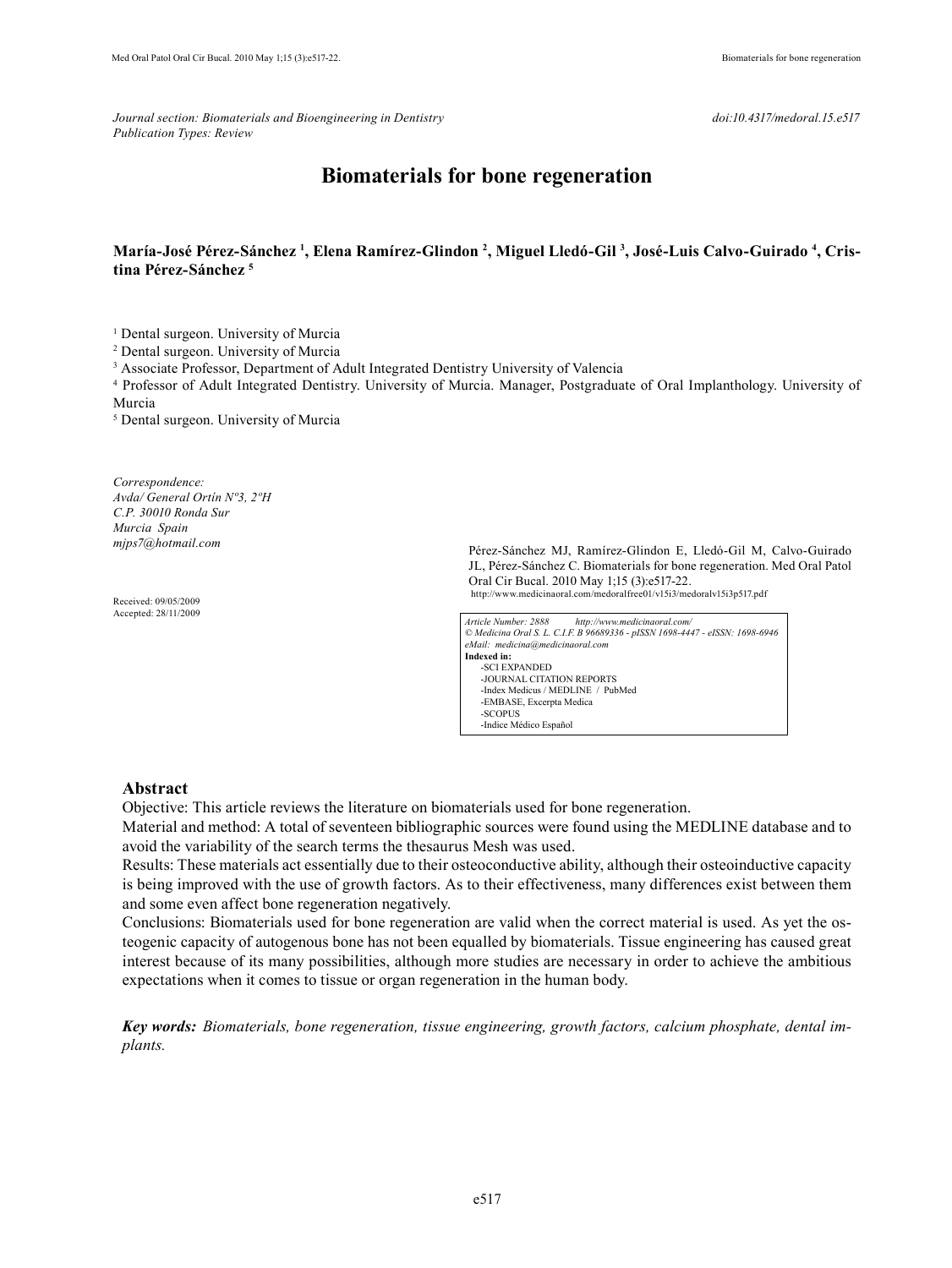# **Introduction**

The life expectancy of the current population has increased considerably over recent decades due to improvements in the quality of life of individuals. One of the consequences of this phenomenon has been the increase in injuries and bone disease in older people who have a diminished bone regeneration capacity. Defects in oral and craniofacial tissues, resulting from trauma, tumours, infections, abnormal skeletal development or progressive deforming diseases, present a formidable challenge and restoration of these tissues is a subject of clinical, basic science and engineering concern (1,2).

Bone is a highly vascularized and innervated connective tissue. It is composed of cells and mineralized organic matrix. Bone is the only body tissue capable of regeneration and remodelling process (it is in constant formation and resorption, this allows the renovation of 5-15% of the total bone mass per year under normal conditions). It is regulated by genetic, mechanical, vascular, hormonal, nutritional, and local factors. Amongst local factors, growth factors and cytokines, and recently the bone matrix proteins have been implicated as modulators of other local factors. Growth factors (GFs) are polypeptides produced by the bone cells themselves or in extra-osseous tissue, and act as modulators of the cellular functions, fundamentally growth, differentiation, and proliferation. The main GFs acting on the skeleton are IGF-I and II (insulin-like growth factor I and II), Transforming Growth Factor-β (TGF-β), Bone Morphogenetic Proteins (BMP), Platelet-Derived Growth Factor (PDGF), Fibroblastic Growth Factor (FGF) and Vascular Endothelial Growth Factor (VEGF) (3-5).

Autografts have primarily been the material of choice to replace lost bone, although the use of autografts comes with some disadvantages such as the limited quantity available and its use also requires additional surgical procedures, and therefore, longer surgical time and possible complications of the wound of the donor site such as bleeding, pain and infection among others (1,2, 6-8). Allografts and xenografts have the potential of transferring pathogens (2,9). To avoid the biological risk, these materials are subjected to exhaustive procedures which have dramatic effects primarily on their osteogenic and osteoinductive properties and these procedures can also reduce their structural integrity leading to graft fracture (2,6,8). In order to minimize these complications, the alloplastic graft (synthetic bone graft substitute) has been developed. Synthetic bone graft possess both osteointegrative and osteoconductive properties (6,10). The benefits of synthetic grafts include their availability, sterility and reduced morbidity (6). Long-term complications include stress shielding, loosening and mechanical or chemical breakdown of the material itself and they furthermore, lack the ability to adapt functionally (2). Synthetic grafts can be classified according to their chemical composition into four major categories: metallic implants such as titanium and stainless steel; ceramics such as calcium phosphate, alumina and glass; polymers such as polymethylmethacrylate and polyurethane and the fourth group is made up of composites , which are obtained after mixing several of the above (1).

The desire to create more biological alternatives has inspired the development of growth factors and tissue engineering (1,2). The three main design components in tissue engineering are cell for osteogenesis, their extracellular matrix (scaffolds) for osteoconduction and a signalling system for osteoinduction, which can be used individually or in combination (2,8).

Biomaterials were first developed in the 1960´s and 1970´s. Currently the third generation of these materials is being developed so as to achieve bioactive and resorbable materials, capable of stimulating a specific cellular response at a molecular level (11).

#### **Material and Methods**

A search of published articles was carried out using documental or artificial language so that the words had no variability, so it was essential the choice of appropriate descriptors representative of the theme we were studying. We searched in the MEDLINE database produced by the National Library of Medicine in the United States. For this, one acceded by means of Internet to the link www. pubmed.gov. We used the Mesh thesaurus to introduce descriptors. We conducted a total of five bibliographic searches and a total of seventeen bibliographic sources were found. When we introduced "bone" in the Mesh we obtained numerous items. We selected Bone Regeneration y Bone Transplantation. We searched in PubMed for Bone Transplantation using the following inclusion criteria: articles published after July 2007, studies in adults between the ages of 19 and 44 and the articles had to be published in English or Spanish. Out of 559 articles 2 were selected (9,12). Over 12,000 articles were found for Bone Regeneration. We carried out two types of bibliography searches. The first had the following inclusion criteria: full free text had to be available so as to obtain information immediately, they had to be published after July 2004 and in English or Spanish. Out of 244 articles 8 articles were selected (3,4,7,10, 13-16). In the second search, we looked for articles published after July 2008 so as to find the most recent information and these articles also had to be in English or Spanish. Out of 579 obtained 3 were selected (5,8,17).

Oral Tissue Engineering was searched for in PubMed with the following inclusion criteria: articles published after July 2008 and again in English or Spanish. We obtained 190 articles of which only one was selected (2). Finally 3 of the reviewed articles, published after April 2001 and in English, were bibliographic references suggested by other dental surgeons (1,6,11).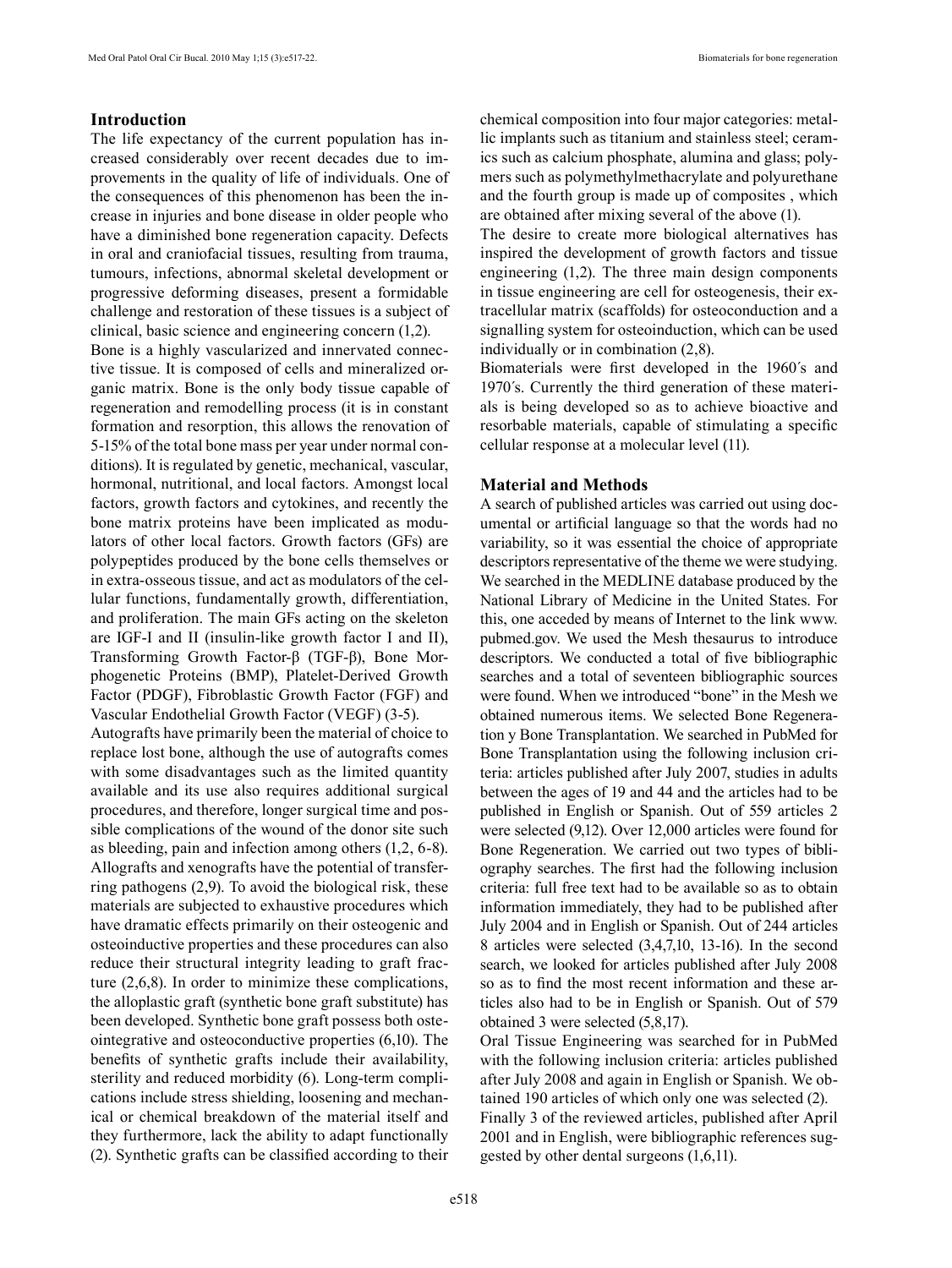# **Results**

Of the articles selected in this review, we determined how many were purely theoretical and how many were both theoretical and practical, as shown in (Fig. 1), of the eight theoretical-practical articles two are in vitro, three in animals and three in humans.

In addition, articles were classified according to topic of study. The percentages are shown in (Fig. 2). The most numerous group compares different biomaterials and the smallest group contains tissue engineering articles. An important property which biomaterials must have so as to achieve optimal regeneration is their rate of degradation which should be similar to the rate of bone formation, that is to say, the mass of biomaterial must allow bone formation inside and persist until total bone replacement is achieved (2,7). Another interesting factor about the design of these materials is that the mass is typically maximized by maximizing porosity, where as mechanical properties are frequently maximized by minimizing porosity. One of the articles focuses on assessing the effect of the pore size of calcium phosphate scaffolds. Four pore sizes  $(150, 260, 510, 1220 \,\mu m)$  were used and they were evaluated at six, twelve and twentyfour weeks. The study showed that all the pore sizes



Fig. 1. Type of study.



**Fig. 2.** Topic of study.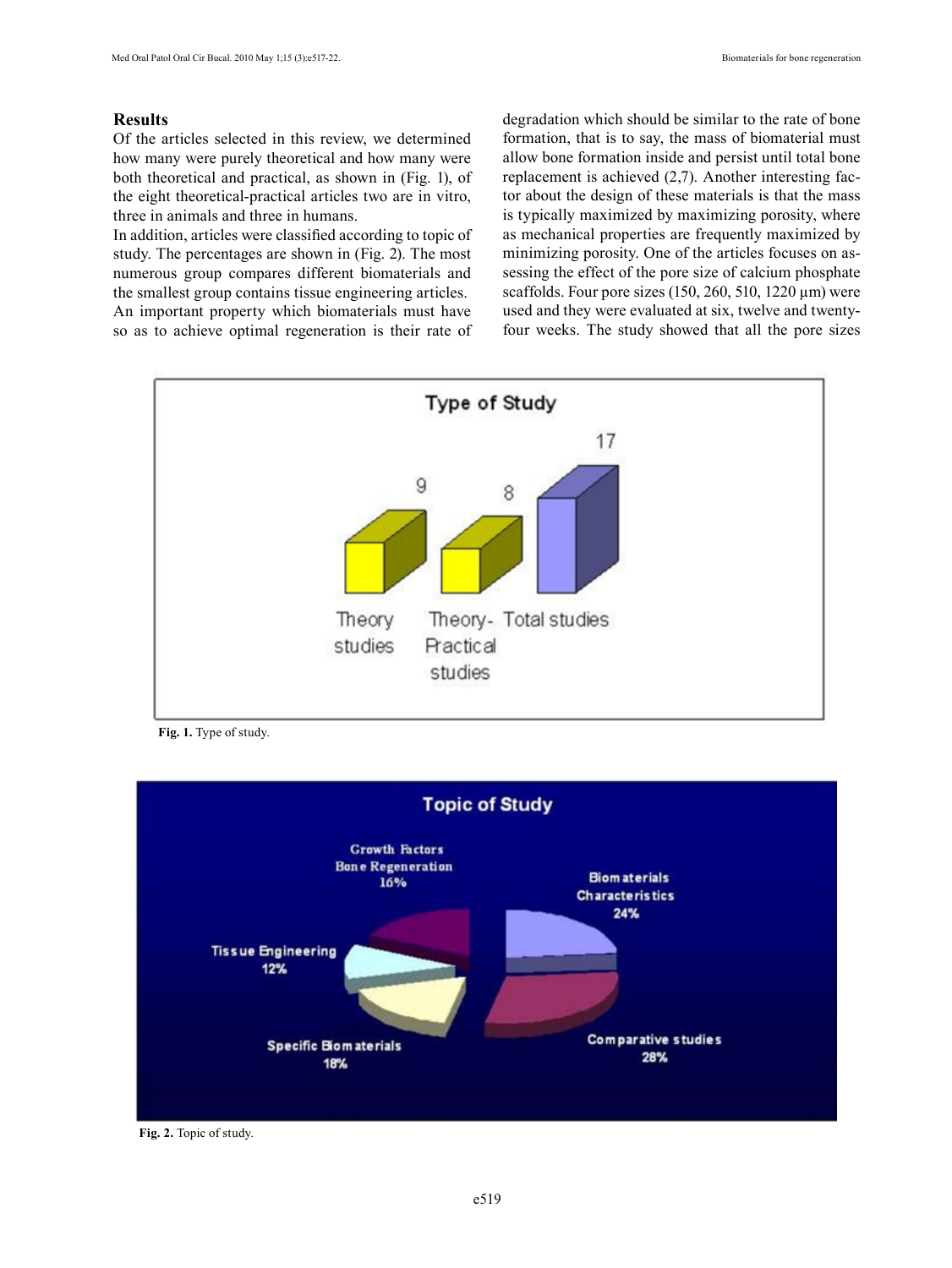| alloplastic materials<br>New bone and<br>in total defect |                                                                                  |                                                                              |                                                  |                                |                                            | $80,1 \pm 5,1**$                                                                 | $33,1 + 8$                                                                                                   | 67, $7 + 7$ **                                                                             | $67,1 + 8,1$ **                                                         | $39,8 + 6,7$                                                                | $59,4 \pm 7,1**$                                                                        | $42,2 \pm 6,4$ |
|----------------------------------------------------------|----------------------------------------------------------------------------------|------------------------------------------------------------------------------|--------------------------------------------------|--------------------------------|--------------------------------------------|----------------------------------------------------------------------------------|--------------------------------------------------------------------------------------------------------------|--------------------------------------------------------------------------------------------|-------------------------------------------------------------------------|-----------------------------------------------------------------------------|-----------------------------------------------------------------------------------------|----------------|
| New bone in<br>total defect                              |                                                                                  |                                                                              |                                                  |                                |                                            | $47,4 \pm 7,1$                                                                   | $30,6 \pm 9,7$                                                                                               | $45,3 \pm 6,2$                                                                             | $38,5 \pm 9,3$                                                          | $34,7 + 8$                                                                  | $37,1 + 8$                                                                              | $42,2 \pm 6,4$ |
| Product name                                             |                                                                                  |                                                                              |                                                  |                                |                                            | $\mathbf{Bio-Oss}^{\text{TM}}$                                                   | <b>Biogran<sup>TM</sup></b>                                                                                  | Orthomatrix <sup>TM</sup><br>HA-500                                                        | Interpore <sup>TM</sup> 200                                             | $\mbox{Pro-Osteon}^{\mbox{{\tiny TM}}}$<br>500                              | Bioplant <sup>TM</sup> HTR                                                              |                |
| Reabsorption                                             | Non-reabsorbable; therefore is<br>not replaced by bone                           | Dissolution 6-18 months;<br>therefore faster than the<br>replacement by bone | Years                                            | Non-reabsorbable               | In 5-7 weeks                               | It is resorbed slowly                                                            | Non reabsorbable o reabsorbable<br>depending on the proportion of<br>Biogran: reabsorbable<br>its compounds. | Orthomatrix: non-reabsorbable<br>Non-ceramic form: % higher<br>Ceramic form: 1-2% per year | allows the regeneration inside<br>Practically irreabsorbable, it        | reabsorbable, calcium phosphate<br>Calcium carbonate is quikly<br>is slower | Non-reabsorbable                                                                        |                |
| Mechanical properties                                    | modulus of elasticity comparable<br>Compressive strength and<br>to cortical bone | Porous form structurally similar<br>to cancellous bone<br>Brittle            | Good compressive strength<br>Weak in distraction | Stronger than hydroxyapatite   | Bad mechanical properties                  | Compressive strength of 35 Mpa:<br>> than cancellous bone<br>< than compact bone | Stronger than hydroxyapatite                                                                                 | Good compressive strengths<br>Brittle. Modulus of elasticity<br>higher than bone           | Structurally similar to the<br>cancellous bone, fragile                 | Structurally similar to the<br>cancellous bone                              | Porous and resistant matrix                                                             |                |
| Form                                                     | Powder                                                                           | Granules<br><b>Blocks</b>                                                    | Paste                                            | Granules<br><b>Blocks</b>      | Powder                                     | Granules                                                                         | Granules<br><b>Blocks</b><br><b>Rods</b>                                                                     | Orthomatrix:<br>Granules<br>granules<br><b>Blocks</b>                                      | Interpore <sup>TM</sup> 200:<br>Granules<br><b>Blocks</b><br>blocks     | <b>Blocks</b>                                                               | Granules                                                                                |                |
| Features                                                 | Porous. Requires dry<br>Direct bone union.<br>field                              | Direct bone union.<br>Porous or solid                                        | Non-ceramic<br>Porous                            | Non osteointegrate<br>Ceramics | Dry environment before<br>and after to use | It can contain organic<br>Porous (75-80%)<br>residues                            | Bond directly to bone<br>Hard and solid (not<br>orous)                                                       | Orthomatrix: solid<br>Ceramic and non-<br>Porous or solid<br>ceramic                       | calcium carbonate turns<br>The structure of<br>into phosphate<br>Porous | by a cap of phosphate<br>carbonate surrounded<br>Internal core of           | concentric caps<br>Constructed in                                                       | I              |
| Composition                                              | glass powder + polycarboxylic acid<br>Calcium/aluminium/fluorosilicate           | Calcium phosphate                                                            | Calcium phosphate                                | Alumina                        | Calcium sulphate                           | (hydroxyapatite,), deproteinized<br>Mineral osseous matrix<br>bovine bone        | Sodium oxide, calcium oxide,<br>phosphorus pentoxide,<br>silicon dioxide                                     | Calcium phosphate                                                                          | Calcium phosphate                                                       | Calcium carbonate covered by<br>calcium phosphate                           | Polyhydroxyl-ethylmethacrylate<br>Calcium hydroxide carbonate<br>Polymethylmethacrylate |                |
| <b>Biomaterials</b>                                      | <b>Glass</b> ionomer                                                             | <b><i>B-tricalcium</i></b><br>phosphate                                      | phosphate<br>Calcium<br>cements                  | Aluminium oxide                | Calcium<br>sulphate                        | Bovine xenograft                                                                 | <b>Bioactive</b> glass                                                                                       | hydroxyapatite<br>Synthetic                                                                | hydroxyapatite<br>Coralline                                             | carbonate and<br>phosphate<br>Calcium<br>calcium                            | Composite<br>polymer                                                                    | Control group  |

Table 1. Description of different biomaterials and comparative part of them. **Table 1.** Description of different biomaterials and comparative part of them.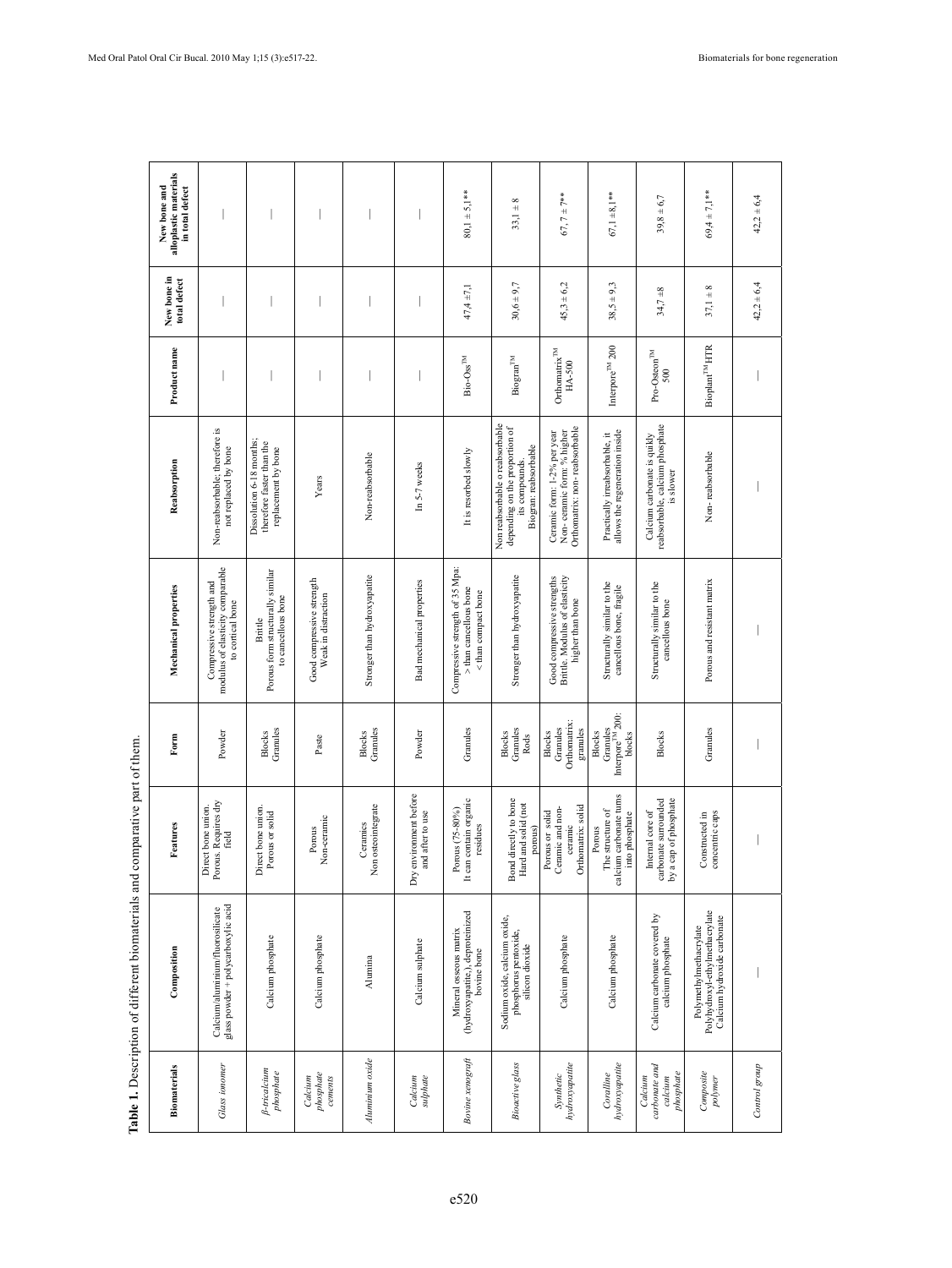were biocompatible, osteoconductive and formed bone (2,13).

Calcium phosphate appears to have osteoinductive qualities by ionic interaction with the environment surrounding it (1). Table 1 was prepared to demonstrate the most important characteristics of synthetic bone grafts and the great diversity of results obtained (6,10,14).

In one of the articles reviewed, biomaterials were used to increase the alveolar ridge. The results varied depending on the biomaterial used, one of them even delayed the natural process of bone regeneration (7).

The application of biomaterials can be successful in the use of immediate implants. In one study a bioactive glass (PerioGlas ®) was joined with autogenous bone and blood of the patient. They found that this combination is suitable for use in fresh sockets around immediate implants. The success rate was 100% after twentyfour months of follow-up (15). In another study in which the surface of the implant was treated with bioceramics or ions, the rate of osteointegration was improved (17). When performing maxillary sinus lifts the use of biomaterials can also be useful. This is demonstrated in one of the articles reviewed where a mixture of autogenous bone and β-tricalcium phosphate was prepared. The si-

nus lift and implant placement were performed during the same surgical procedure. After an interval of twenty-seven to fifty-three months, no cases of implant failure were observed (12). Another material often used in these cases is a bovine hydroxyapatite, for example, Bio-Oss (14).

In another article biomaterials were successfully used for repairing surgically maxillary cystic bone defects. A bioactive glass reinforced with hydroxyapatite registered as Bonelike was used. All patients showed good bone regeneration after forty-eight weeks (9).

When considering tissue engineering, an ideal bone substitute should possess the following design requirements: a) biocompatibility, b) conductivity for attachment and proliferation of committed cells or heir progenitors and production of new extracellular matrix, c) ability to incorporate inductive factors to direct and enhance new tissue growth, d) support of vascular ingrowth for oxygen transport, e) mechanical integrity to support loads at the implant site, f) controlled, predictable, reproducible rate of degradation into non-toxic species that are easily metabolized or excreted and g) easy and cost-effective processing into irregular 3D shapes of sufficient size to fill clinically relevant defects (2).

GFs bind to target cell receptors and induce an intracellular signal transduction that reaches the nucleus and determines the biological response (5).

Bone Morphogenetic Proteins (BMPs) is the generic name of a family of proteins able to achieve the transformation of connective tissue into bone tissue, for which they are considered osteoinductive, therefore, are capable of inducing bone formation at ectopic sites.

Likewise, they are able to stimulate the differentiation of the stem cells towards different cell lines (adipose tissue, cartilage and bone). BMPs are not only present in the bone matrix, but can also be synthesized by cells of other lineages (e.g., macrophages). To date, 20 types and subtypes of BMPs have been reported. All BMPs belong to the TGF-β superfamily except BMP-1. They are currently considered to be the most powerful factors in osteoblastic differentiation (4,17).

Platelet-rich plasma (PRP) was proposed for use in oral and maxillofacial surgery, due to its high content of GFs. PRP can enhance regeneration mediated by the releasing of GFs, such as TGF-β, PDGF, and IGF-1, that are present inside of the  $\alpha$ - granules of platelets (17).

Current sources for delivery of a GF mixture into the site of bone repair are platelet gel and demineralised bone matrix (17).

### **Discussion**

It is interesting how Mah J et al. (10) and Schmitt SC et al. (16) when comparing different alloplastic bone grafts find great variability in their results .The studies differ in that the first was an in vivo study using rats, whilst the latter is carried out in vitro with similar cells to ovine osteoblast-like cells. The first study showed that with regards to the formation of new bone in total defect, there were no significant differences with the control group, but there were significant differences when particles of biomaterial in direct contact with the new formed bone were included (Table 1). If we look at the data from the second study, the sample where the largest growth occurred was in the cell culture without any biomaterial.

Other authors prefer to select a biomaterial and study it in a specific situation. This is the case for the study carried out by Masago H et al., who used PRP along with β-tricalcium phosphate granules, calcium phosphate cement powder and web form of titanium fibers (7).

Although many biomaterials have had a lengthy history of clinical success, very few interact with their surrounding host environment or promote integration with host tissue in an intelligent, proactive fashion. The desire for more biological approaches to biomaterial design that could yield materials that are more instructive to cells has led to an expansion and paradigm shift in the field of biomaterials. This is why GF, BMP, PRP and tissue engineering are the topic of study of many scientific investigations at this moment in time. These lines of investigation are based on the latest findings about biomaterials for bone regeneration. We found that the most recent articles were the ones that most considered these topics: Scheller EL et al., Devescovi V et al., Torroni A, and Avila G et al. (2,5,8,17).

Some authors found that the association of biomaterials with autograft is beneficial for bone regeneration. This